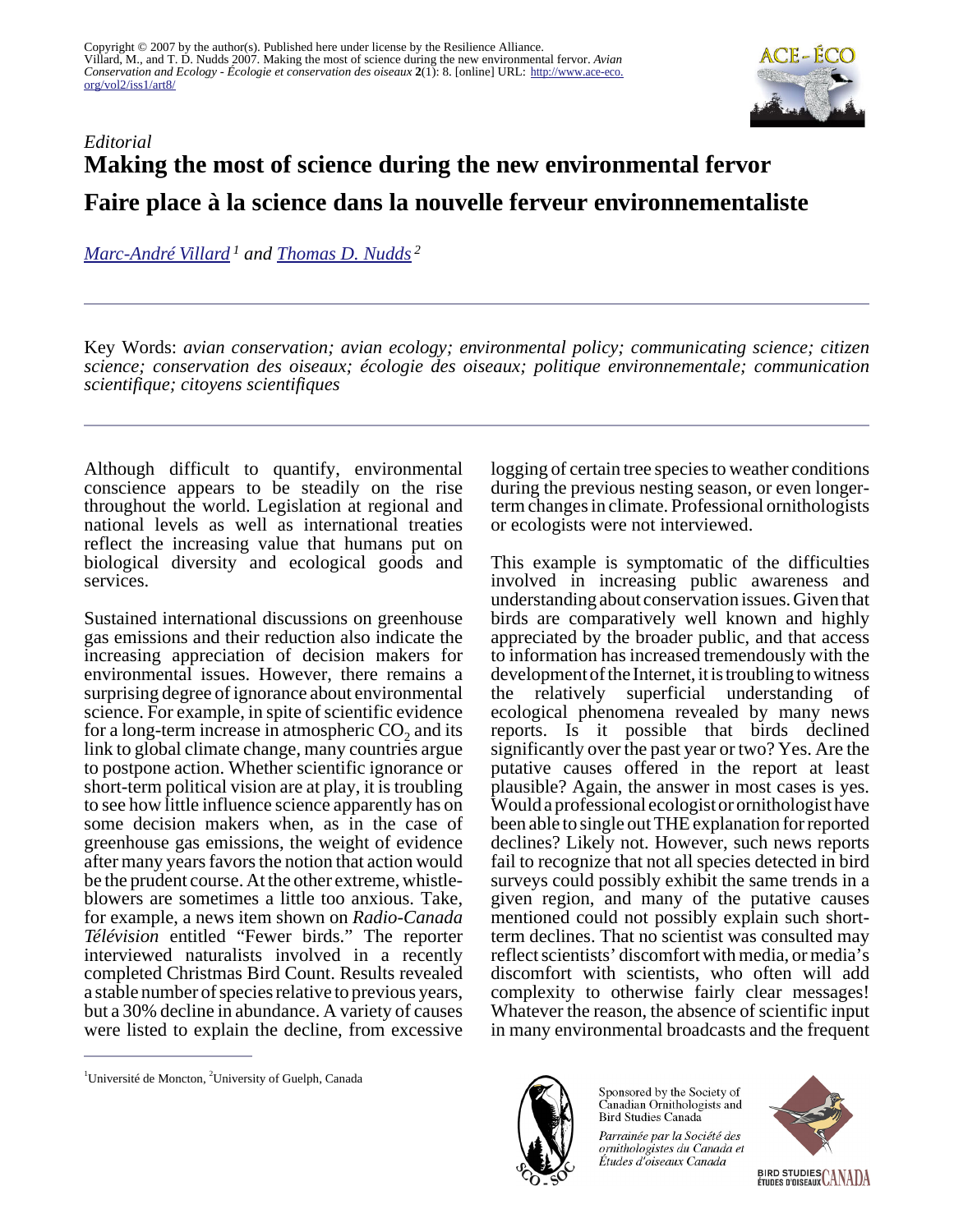confusion between naturalists, environmentalists, and ecologists should concern those who believe that scientific reasoning should play a major role in decision making.

Naturalists do play a critical role in our ability to detect trends in bird populations. Across the world, thousands of amateur birdwatchers take part annually in programs such as the Christmas Bird Count, Common Bird Census, Breeding Bird Survey, breeding bird atlases, etc. They also contribute valuable banding and nesting records. Finally, naturalists also take part in the documentation of rare phenomena or behaviors, and major advances in avian conservation are clearly attributable to their devotion. That said, professional ornithologists can and should provide insight into complex phenomena such as the analysis of population trends and their interpretation. If reporters do not consult them, scientists must be doing something awfully wrong. Of course, speaking to the media is a tricky business, as one is expected to describe complex interactions among variables with a few sound bites in language understood by nonscientists. Not all scientists can be expected to have or develop these skills, but we collectively have to do a better job at it if we are to explain the implications of scientific findings providing insight for environmental policy making.

Both our knowledge and its limits must somehow be communicated to the broader public so that individual and collective decisions influencing ecosystems in general and birds in particular are taken in light of the best information available. In this respect, the European experience is interesting. Countries such as Sweden and the Netherlands are making great strides in conservation planning and ecological restoration after centuries of intensive exploitation of natural resources. The very high level of knowledge among amateur naturalists and the provision of good field protocols and training provides a tremendous "network of detection" to track changes in the environment following the implementation of particular environmental policies. "Citizen science" is also making great strides in North America with programs such as those of Bird Studies Canada and the Cornell Laboratory of Ornithology. However, environmental knowledge must be effectively communicated to society.

Furthermore, new knowledge must be acquired fast enough to provide input to meaningful options for

development in the rapidly globalizing economy. Professor Tomasz Wesolowski carefully studied forest bird populations of the Bialowieza National Park over more than 30 yr, and witnessed not only the rapid shrinking of the forest on the Polish side, but also massive logging on the Belarussian side under the recent push for exports to obtain hard currencies (see Wesolowski 2005). Although there are clear implications for birds, the national and international communities so far do not appear to have weighed these against other considerations with respect to how the Bialowieza Forest is managed. A global economy calls for global awareness and efficient international policy making if we are to address large-scale issues such as the loss or degradation of the last sizeable patches of pristine ecosystems.

How do conservation scientists contribute? A good place to start is to provide quick access to the best that scientific analysis can offer to wide audiences at little to no cost. *Avian Conservation and Ecology* aims to do just that through its open-access design. We actually have many readers from parts of the world where traditional journals are inaccessible. Time to acceptance and online availability are much shorter than for traditional scientific journals. Furthermore, the electronic format opens interesting avenues for illustrating various phenomena using innovative approaches, e.g., animations, short videos, sound files, etc. We hope that *Avian Conservation and Ecology* continues to grow and disseminate the results of sound research around the world.

Bien qu'elle soit difficile à quantifier, la conscience environnementale semble en progression croissante partout dans le monde. La législation aux échelles régionale et nationale, de même que les traités internationaux reflètent la valeur croissante que les humains attribuent à la diversité biologique et aux services écologiques qui y sont associés.

Les discussions internationales sur les émissions de gaz à effet de serre illustrent l'appréciation grandissante des politiciens pour les dossiers environnementaux. Toutefois, un degré surprenant d'ignorance persiste en matière de sciences de l'environnement. Par exemple, malgré les données scientifiques indiquant une augmentation à longterme des concentrations de  $\text{CO}_2$  dans l'atmosphère et le lien entre cette augmentation et le changement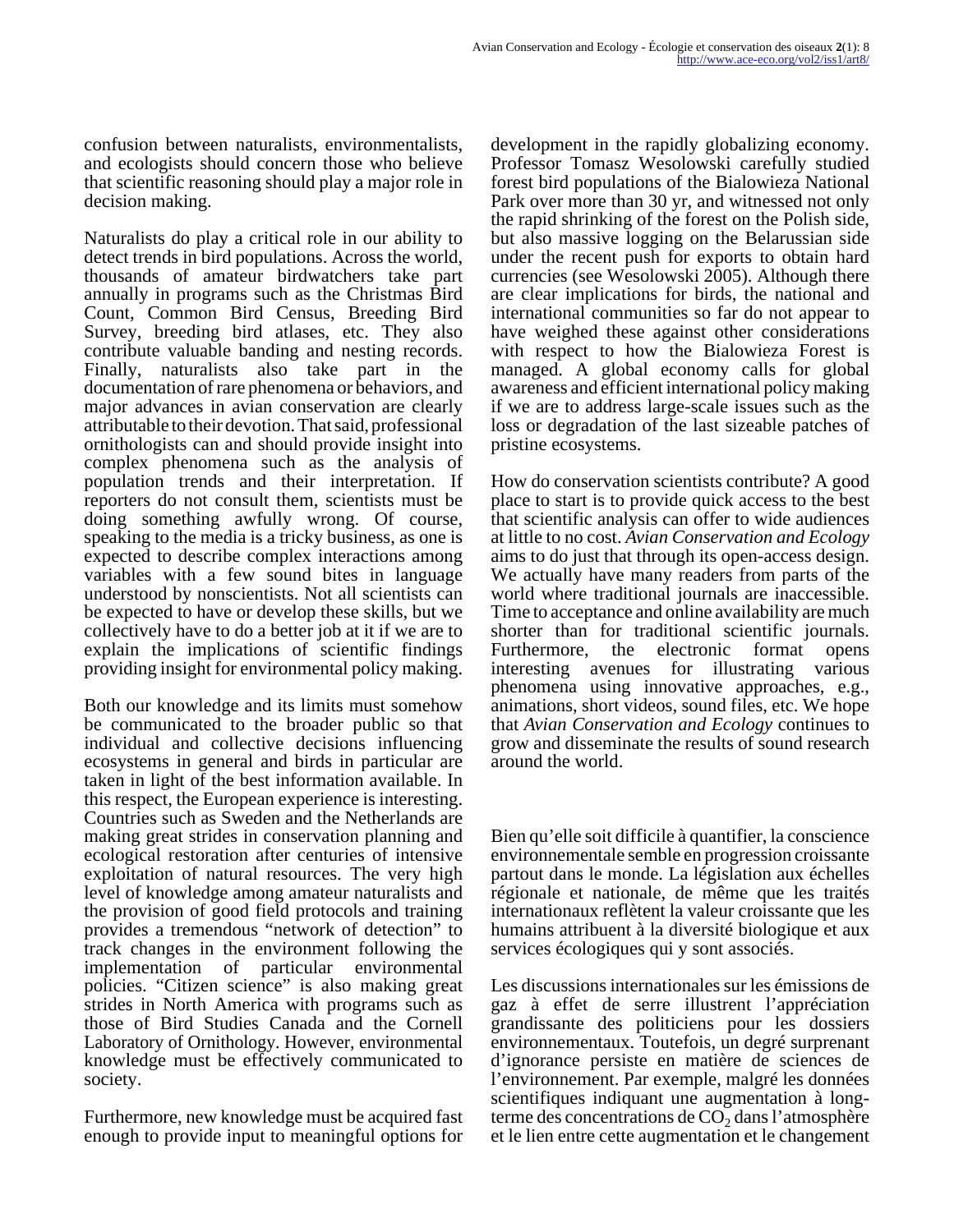climatique global, plusieurs pays choisissent de remettre les actions correctives à plus tard. Qu'il s'agisse d'ignorance en matière de science ou de vision politique à court terme, il est troublant de constater à quel point l'influence de la science sur les preneurs de décisions semble limitée alors que, dans le cas des émissions de gaz à effet de serre, les travaux scientifiques effectués depuis plusieurs années devraient favoriser l'adoption d'une approche prudente. À l'autre extrême, on assiste parfois à un certain alarmisme en matière d'environnement. Par exemple, un reportage diffusé par la télévision de Radio-Canada intitulé « Moins d'oiseaux » présentait une entrevue avec un naturaliste impliqué dans un récent Recensement des oiseaux de Noël. Les résultats indiquaient un nombre stable d'espèces d'oiseaux mais un déclin de 30% dans leur abondance. Divers facteurs étaient mentionnés pour expliquer ce déclin, de la coupe excessive de certaines espèces d'arbres à la météo durant la saison de nidification précédente, ou aux changements climatiques à plus long terme. Aucun ornithologue ou écologue professionnel n'était interviewé dans ce même reportage.

Cet exemple est symptomatique des difficultés reliées à la sensibilisation et à l'éducation du public en matière de conservation. Étant donné que les oiseaux sont bien connus par rapport à d'autres taxons, qu'ils sont très appréciés du grand public et que celui-ci a maintenant un accès sans précédent à l'information via Internet, il est surprenant de constater la connaissance relativement superficielle des phénomènes écologiques révélée dans plusieurs reportages. Est-il possible que plusieurs espèces d'oiseaux aient subi des déclins significatifs durant la ou les dernières années? Oui. Les facteurs potentiels évoqués pour expliquer les déclins sontils au moins plausibles? Encore là, la réponse est affirmative dans la plupart des cas. Est-ce qu'un écologue ou ornithologue professionnel aurait pu identifier L'EXPLICATION des déclins rapportés? Probablement pas. Toutefois, de tels reportages ont tendance à négliger le fait (a) qu'il est improbable que toutes les espèces d'une même région montrent des fluctuations identiques de leurs populations et (b) que plusieurs des facteurs mentionnés ne peuvent à eux seuls expliquer des déclins à court terme observés. Le fait qu'aucun scientifique n'ait été consulté reflète peut-être un malaise ressenti par ces derniers lorsqu'ils s'adressent aux média, ou encore un malaise des média face aux scientifiques parce qu'ils ont tendance à complexifier des messages qui, autrement, seraient relativement

clairs! Quelle que soit la raison, l'absence de contenu scientifique dans plusieurs reportages de nature environnementale et la confusion fréquente entre naturalistes, environnementalistes et écologues ont de quoi inquiéter ceux et celles d'entre nous qui pensons que le raisonnement scientifique devrait jouer un rôle majeur dans la prise de décision dans notre société.

Les naturalistes jouent un rôle critique dans la détection des tendances dans les populations d'oiseaux. Chaque année, des milliers d'observateurs amateurs du monde entier prennent part à des programmes de dénombrement comme le Recensement des oiseaux de Noël, le Common Bird Census britannique, le Recensement des oiseaux nicheurs Nord-Américain, les atlas d'oiseaux nicheurs, etc. Ils soumettent également des données importantes via le baguage ou la recherche de nids. Enfin, les naturalistes contribuent à documenter des phénomènes ou comportements rares et des progrès majeurs dans la conservation des oiseaux leur sont attribuables. Cela dit, les ornithologues professionnels peuvent et devraient fournir de l'information utile afin de mieux comprendre les phénomènes complexes expliquant les tendances des populations. Si les journalistes ne les consultent pas, les scientifiques sont sans doute à blâmer, du moins en partie. Bien sûr, il n'est pas facile de communiquer la science via les média. On y est appelé à expliquer des phénomènes complexes en utilisant des propos imagés, accessibles aux personnes sans formation scientifique. Tous les scientifiques ne peuvent pas être à l'aise dans le monde médiatique, mais nous devons collectivement faire un meilleur travail afin d'expliquer les liens entre les connaissances scientifiques et les différentes politiques et règlements qui affecteront potentiellement les oiseaux et leurs habitats.

Nos connaissances et leurs limites doivent être communiquées efficacement au grand public pour que les décisions individuelles et collectives influençant les écosystèmes en général et les oiseaux en particulier soient prises à la lumière de la meilleure information disponible. À ce sujet, l'Europe constitue un exemple intéressant. Des pays comme la Suède et les Pays-Bas sont entrés dans une phase de restauration écologique majeure après des siècles d'exploitation intensive de leurs ressources naturelles. Le niveau élevé de connaissance des naturalistes amateurs et le développement de protocoles de terrain et de programmes de formation efficaces ont permis de